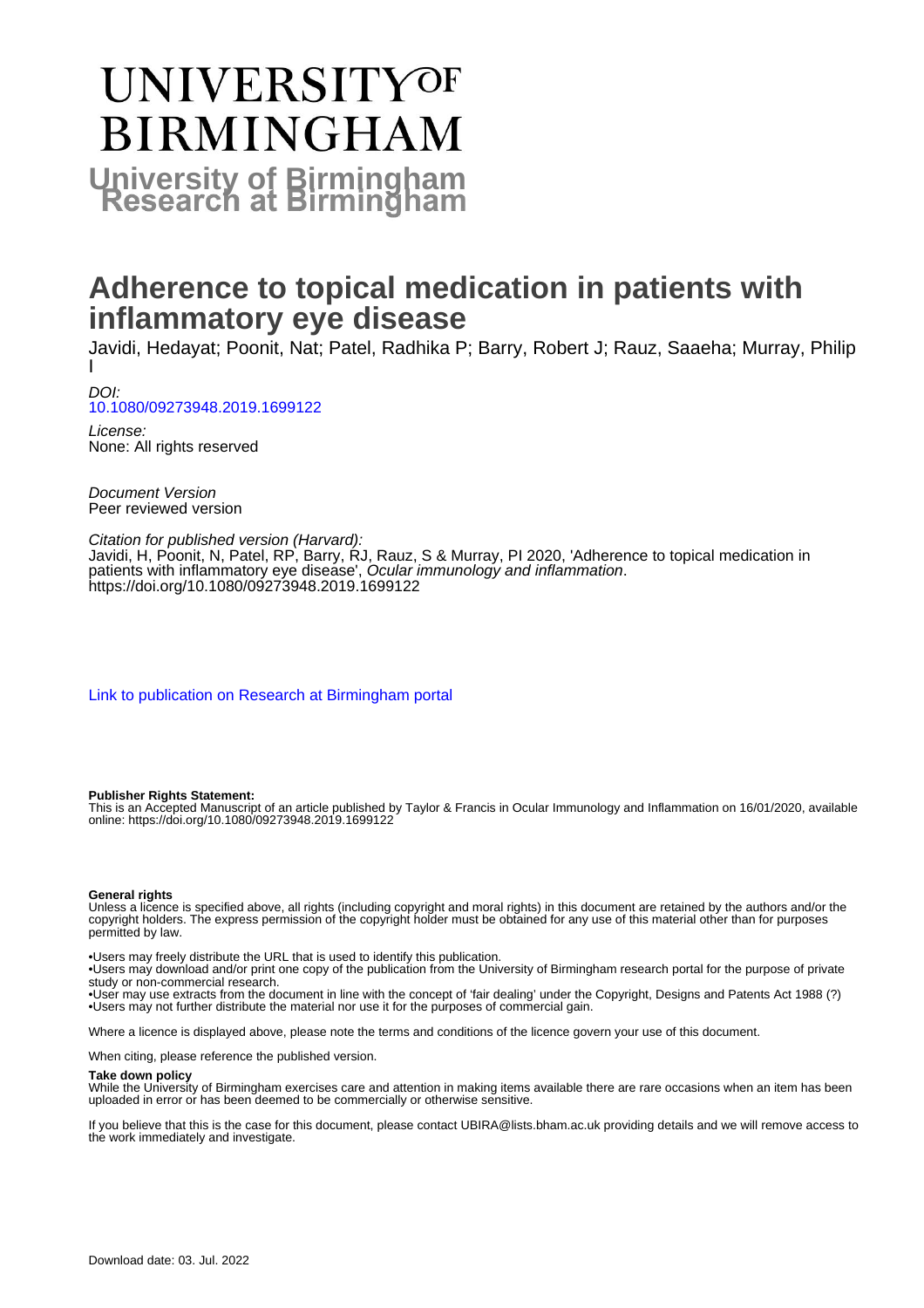#### **Adherence to Topical Medication in Patients with Inflammatory Eye Disease**

Hedayat Javidi,<sup>1</sup> Nat Poonit,<sup>1</sup> Radhika P. Patel,<sup>1</sup> Robert J. Barry,<sup>1,2</sup> Saaeha Rauz,  $1,2$  Philip I. Murray  $1,2$ 

<sup>1</sup>Inflammatory Eye Disease Service, Birmingham & Midland Eye Centre, Sandwell and West Birmingham Hospitals NHS Trust, Birmingham, UK; <sup>2</sup>Academic Unit of Ophthalmology, Institute of Inflammation and Ageing University of Birmingham, UK

**Running head:** Adherence in inflammatory eye disease

This work was presented as posters at the Association for Research in Vision and Ophthalmology 2019 Annual Meeting, Vancouver, Canada May 2019 and the Royal College of Ophthalmologists Annual Congress 2019, Glasgow, UK May 2019.

#### **Corresponding author:**

Philip I Murray PhD FRCP FRCS FRCOphth Professor of Ophthalmology Academic Unit of Ophthalmology Birmingham and Midland Eye Centre City Hospital Sandwell and West Birmingham Hospitals NHS Trust Birmingham B18 7QH UK Email: p.i.murray@bham.ac.uk ORCID: 0000‐0001‐8491‐3795

#### **Key words:**

Adherence; topical medication; uveitis; ocular surface disease; patient education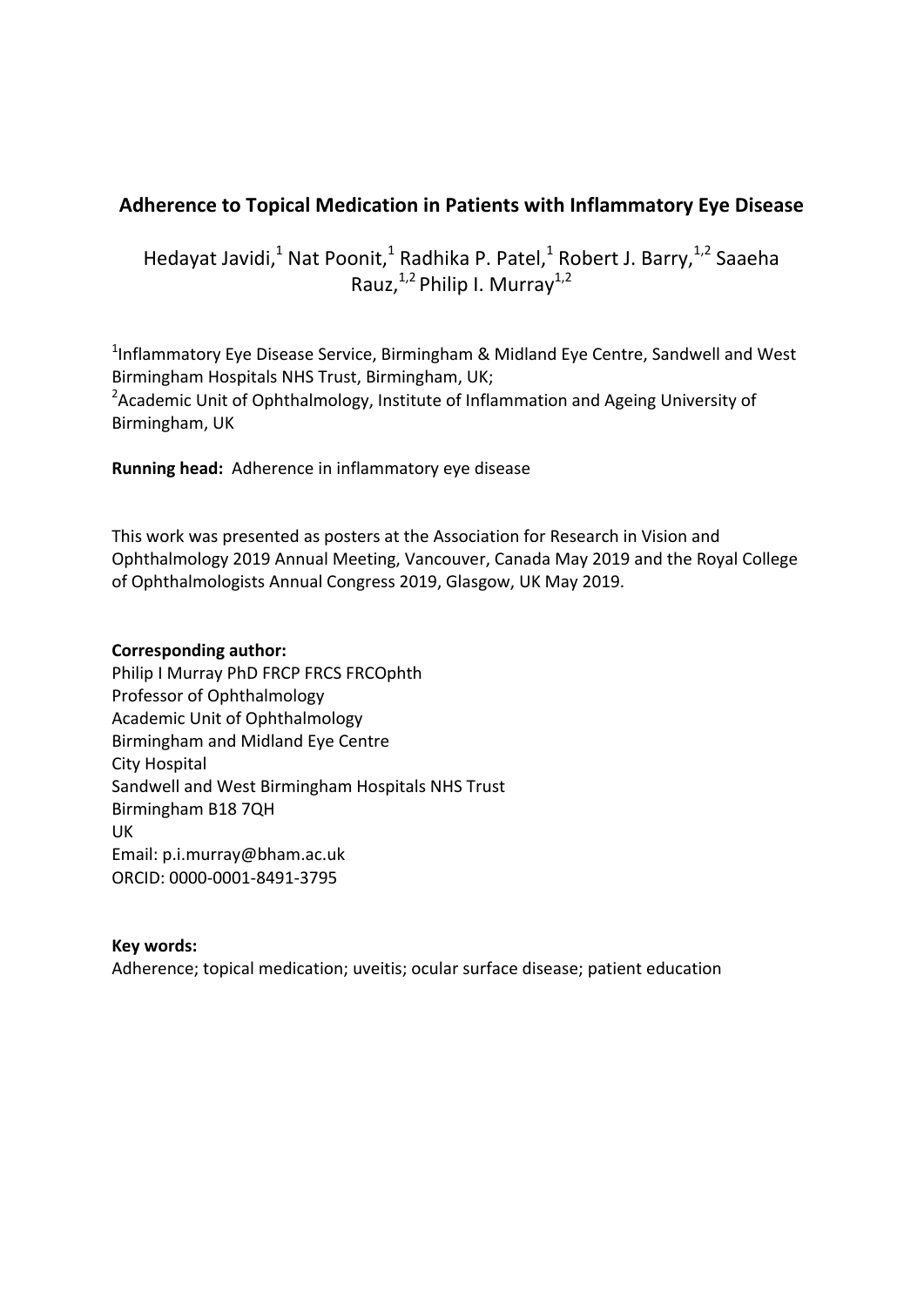#### **Abstract**

#### **Purpose**

To evaluate adherence to topical medication in patients with inflammatory eye disease.

#### **Methods**

Questionnaire survey of patients attending inflammatory eye disease clinics. Treatment regimen was validated against hospital generated clinic letters.

#### **Results**

There were 86 patients (52 uveitis and 34 ocular surface disease) with 30% (26/86) failing to identify one or more of the medications they were using, and 28% (24/86) unable to offer the correct indication for their treatment. A total of 64% (55/86) failed to use their medication as advised (27% on a daily basis); the commonest reason being forgetfulness. In patients using multiple eye drops, 26% left insufficient time intervals between successive eye drops, and 58% (50/86) reported not being given any instruction on drop instillation.

#### **Conclusions**

We highlight poor adherence to topical medication in patients with inflammatory eye disease. We recommend a dedicated practitioner providing a proactive approach to patient education to improve adherence.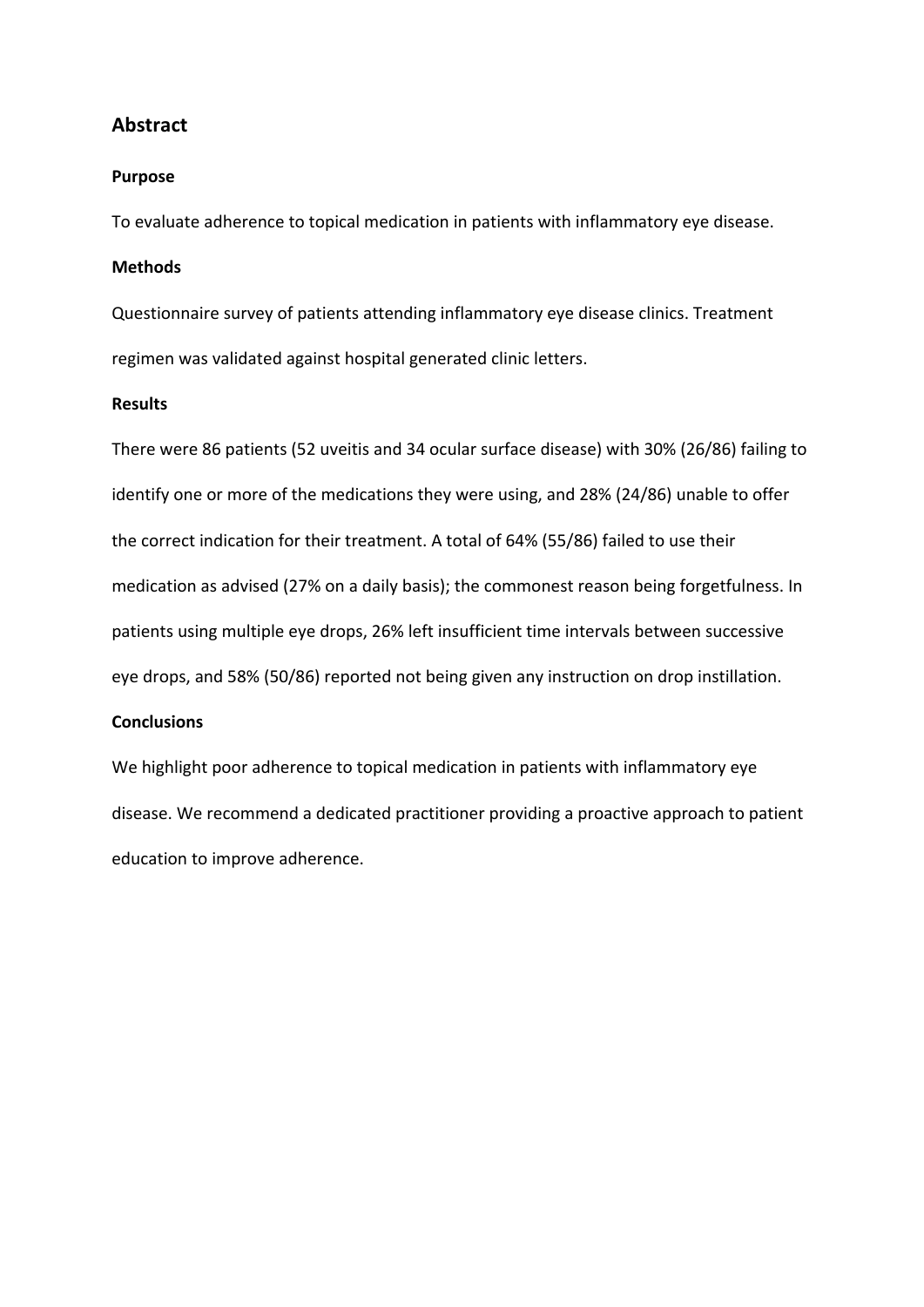#### **Introduction**

Inflammatory eye disease comprises a spectrum of potentially blinding conditions including uveitis and ocular surface disease (OSD). Patients frequently complain of painful, red eyes and reduced vision. Topical therapy is prescribed either on a limited or long-term basis, and often requires the instillation of multiple medications at varying frequencies throughout the day with the potential to lead to confusion and poor adherence that could significantly impact on prognosis. Commonly used preparations include corticosteroids, cycloplegics, ocular lubricants, anti‐infectives and ocular hypotensives. Also, patients on long‐term topical ocular hypotensives may develop OSD that will require additional treatment.<sup>1</sup>

Previous studies have demonstrated that patient adherence to topical medication in conditions, such as glaucoma can be poor and appears influenced by a number of factors, such as understanding of disease,  $2-4$  rationale of treatment,  $2.5,6$  having a simplified treatment regimen, $7-10$  ease of drop instillation and whether they are dispensed in single use containers or multiple-use bottles. $11-17$  In the ophthalmic literature there is very little information on adherence in inflammatory eye disease. $^{18}$ 

We wished to evaluate adherence to topical medication in patients with inflammatory eye disease in a tertiary Eye Centre setting and to identify factors that may influence this. Optimising patient adherence to medication can reduce the rate of preventable sight loss,<sup>19-</sup>  $22$  may have long-term financial economic benefits,  $19-21$  as well as improving patient knowledge and understanding of their condition.<sup>20-24</sup>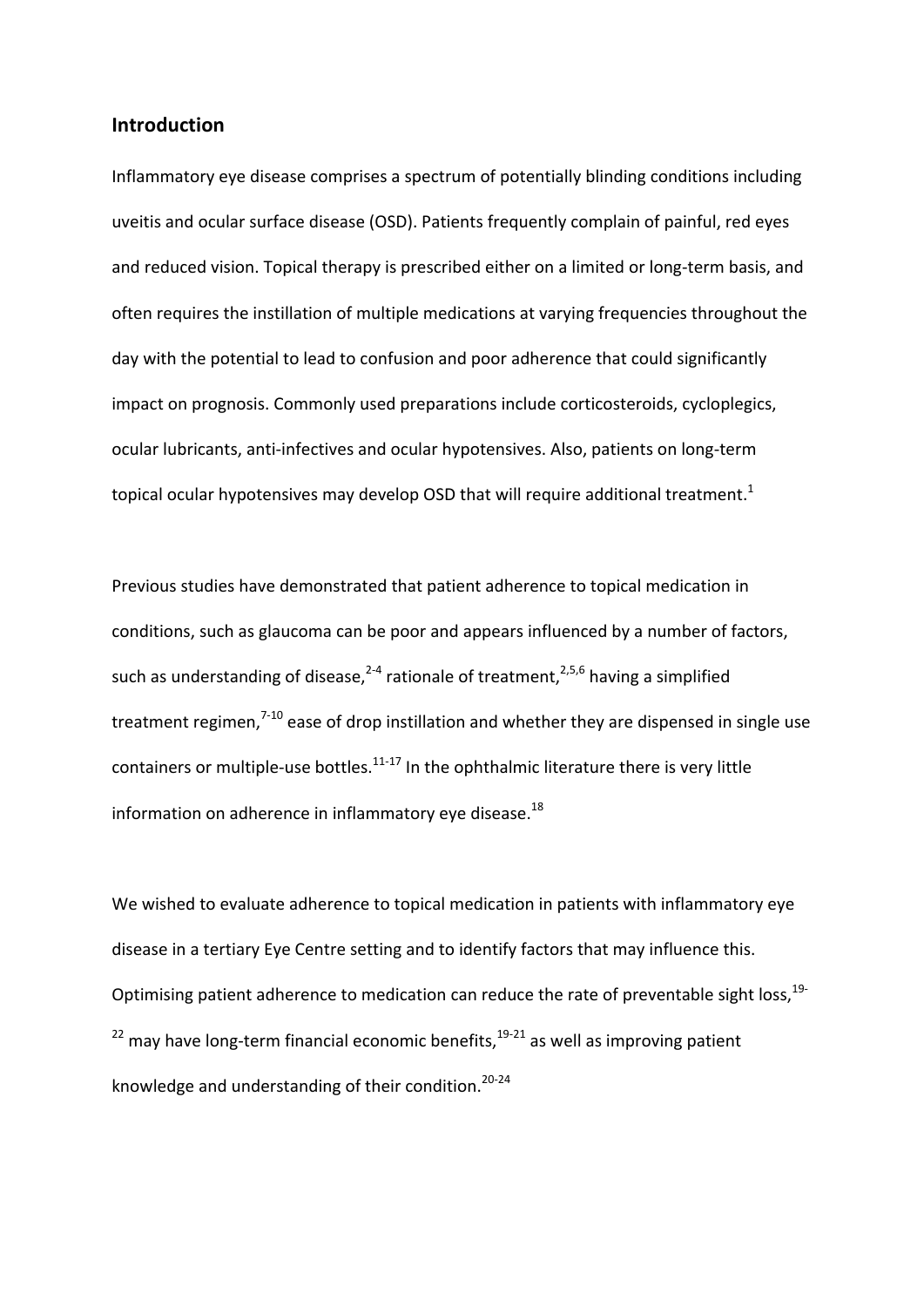#### **Methods**

Data were collected from adult patients attending follow‐up appointments at the Uveitis and Ocular Surface Disease clinics, Birmingham & Midland Eye Centre between August 2018 and November 2018 who were using topical medication. A sampling frame of 9‐10 am was taken for a morning clinic and 2‐3 pm for an afternoon clinic. Patients were excluded if there were significant language or comprehension difficulties. A two-part questionnaire was designed based on previous adherence studies in glaucoma. $4,24,25$  A clinician completed the questionnaire with each patient. Part 1 contained questions asking the patient's knowledge of their medication and their adherence to treatment:

- Name of topical medication(s) non‐proprietary (generic) or brand
- Indication(s) for use
- Which eye(s) they instilled the medication and frequency of use
- Time between instilling consecutive medication (where applicable)
- If they had received instructions on how to instill topical medication
- Self-reported estimations of adherence to treatment i.e. not using the medication and/or at the wrong frequency, including the previous 4‐week failure rate
- The main reason for failure to adhere
- The use of reminder aides.

Part 2 was completed by the clinic doctor who entered the subtype of uveitis and OSD and the current topical therapy. Clinical diagnosis and treatment regimen were validated against clinic letters to the patient's General Practitioner generated by the Winscribe<sup>TM</sup> or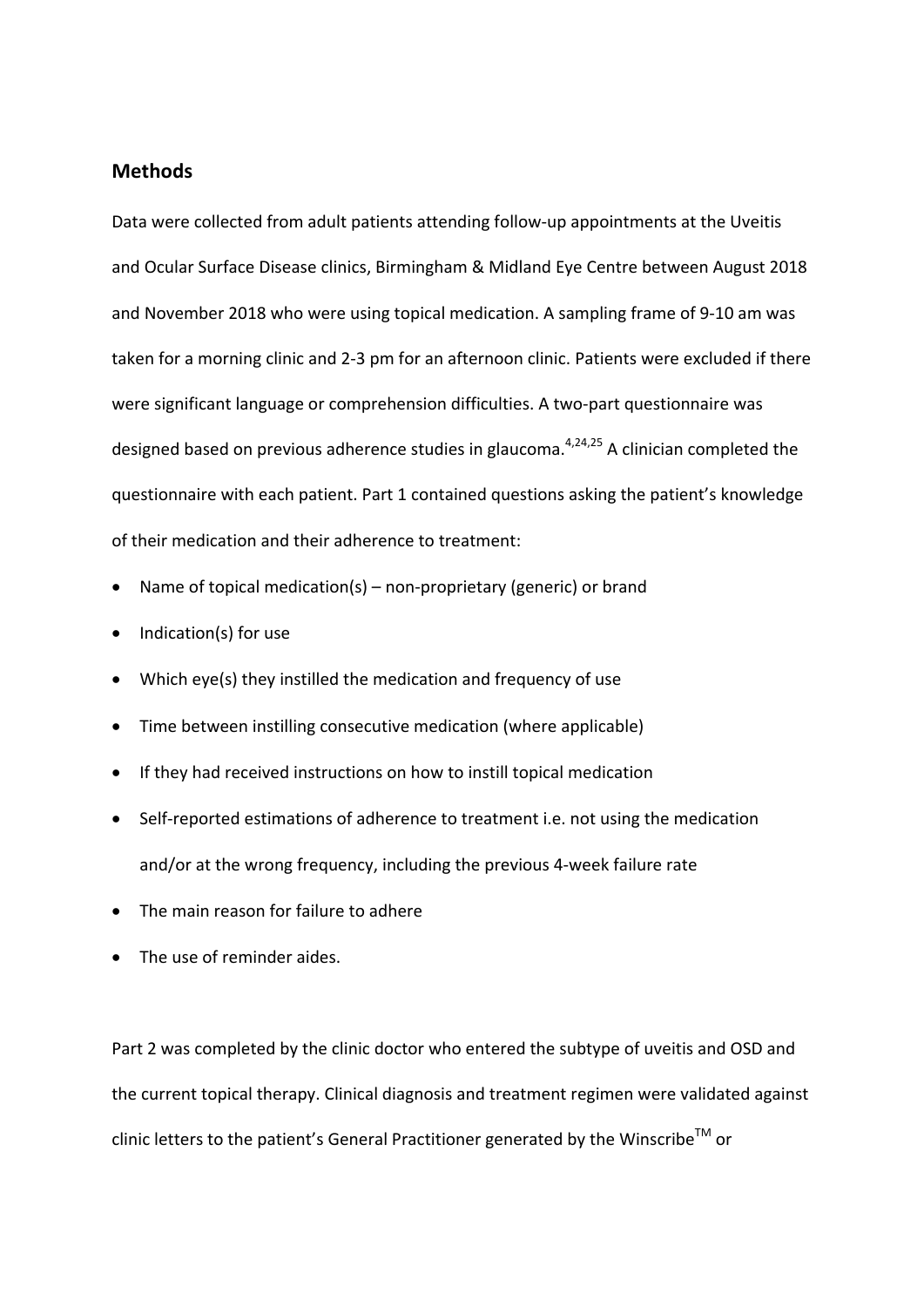Medisoft™ hospital software after the patient's previous clinic attendance. All patients automatically receive a copy of this letter. The documented treatment was compared with the responses of each patient. Basic demographic data, such as gender, age and ethnicity were also collected.

The questionnaire was piloted on 5 uveitis and 5 OSD patients by clinicians with different levels of ophthalmological experience and modified as a consequence of their comments to show face validity.

The study was registered as an audit on the Clinical Effectiveness Department Safeguard Audit System with Sandwell and West Birmingham Hospitals NHS Trust (audit number 820).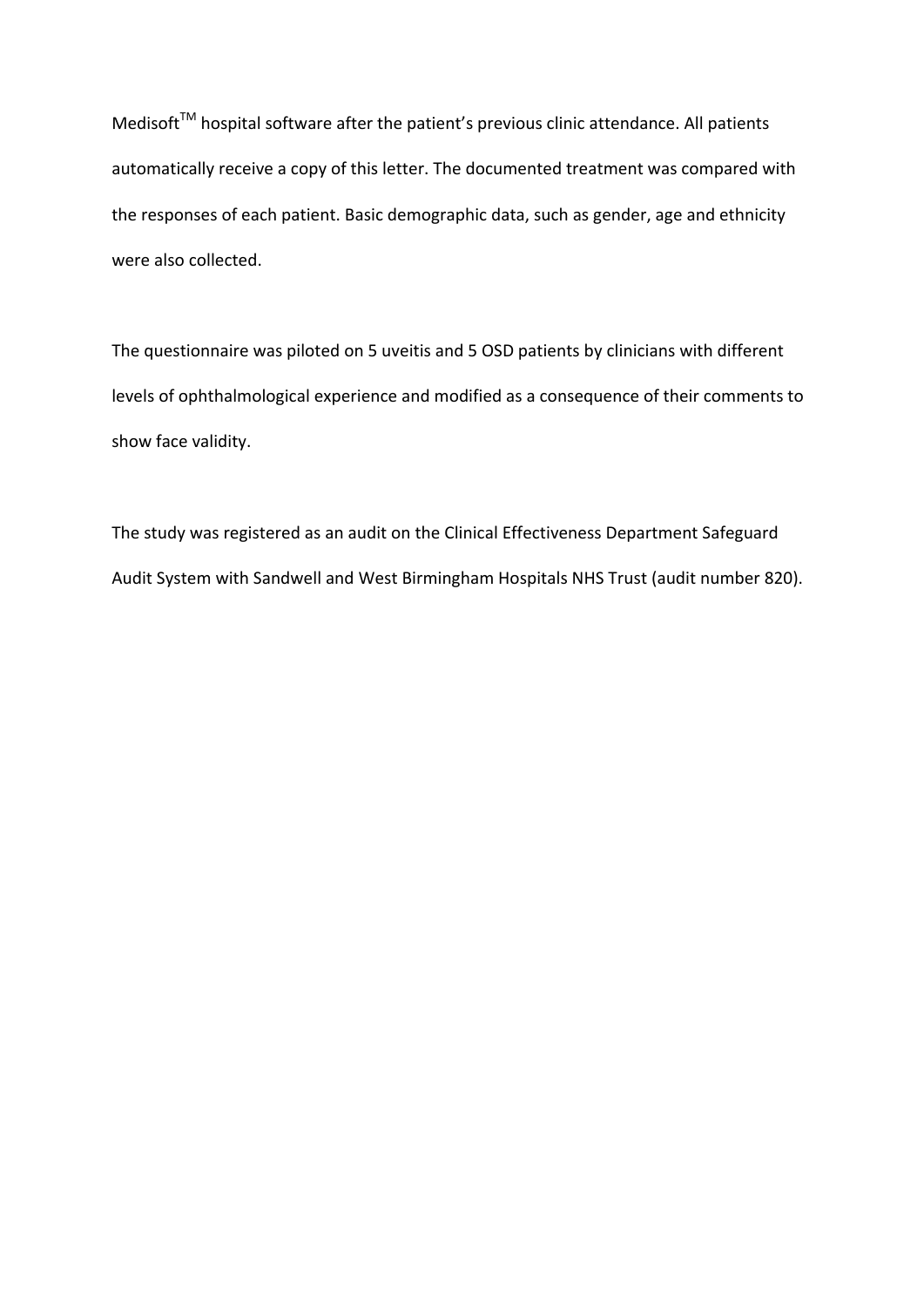#### **Results**

A total of 86 patients were included (33 men and 53 women; age range 21‐87 years, mean 50 years). The majority of patients were White 66% then Asian/Asian British 24% that reflects the typical case‐mix of these clinics. There were 52 uveitis and 34 OSD patients. A breakdown of the subtypes of inflammation is shown in Table 1 and 2, respectively.

A total of 21 (24%) patients used topical medication in only one eye and the rest (65, 76%) in both eyes. There were 57/86 patients (66%) who were using more than one medication. The number of different topical medications used ranged from 1‐10, mode 2 (24/86, 28%; Table 3). The medications included a large range of ocular lubricants, acetylcysteine, allogenic serum eye drops, non‐steroidal anti‐inflammatories, anti‐allergy, ciclosporin, a variety of corticosteroids, ocular hypotensives, anti-infectives (antibiotics and antivirals), sodium chloride and cycloplegics. A total of 52 (60%) patients used preserved medications but in 50% of these, they used a combination of preserved and unpreserved medications as not all were available unpreserved. Of the 34 (40%) patients using only unpreserved medications, the majority (24/34, 71%) were in the OSD group.

There were 28/86 patients (33%) who failed to correctly name one or more of their topical medications, but 60/86 patients (70%) knew the clinical indication for all of their medications, 12/86 (14%) knew the clinical indication of some of their medications and 14/86 (16%) did not know the clinical indication for any of their medications.

The most common frequency of instillation was twice a day (24/86, 28%) but 25/86 (29%) patients were instilling treatment four or more times a day, with 8/86 (9%) eight or more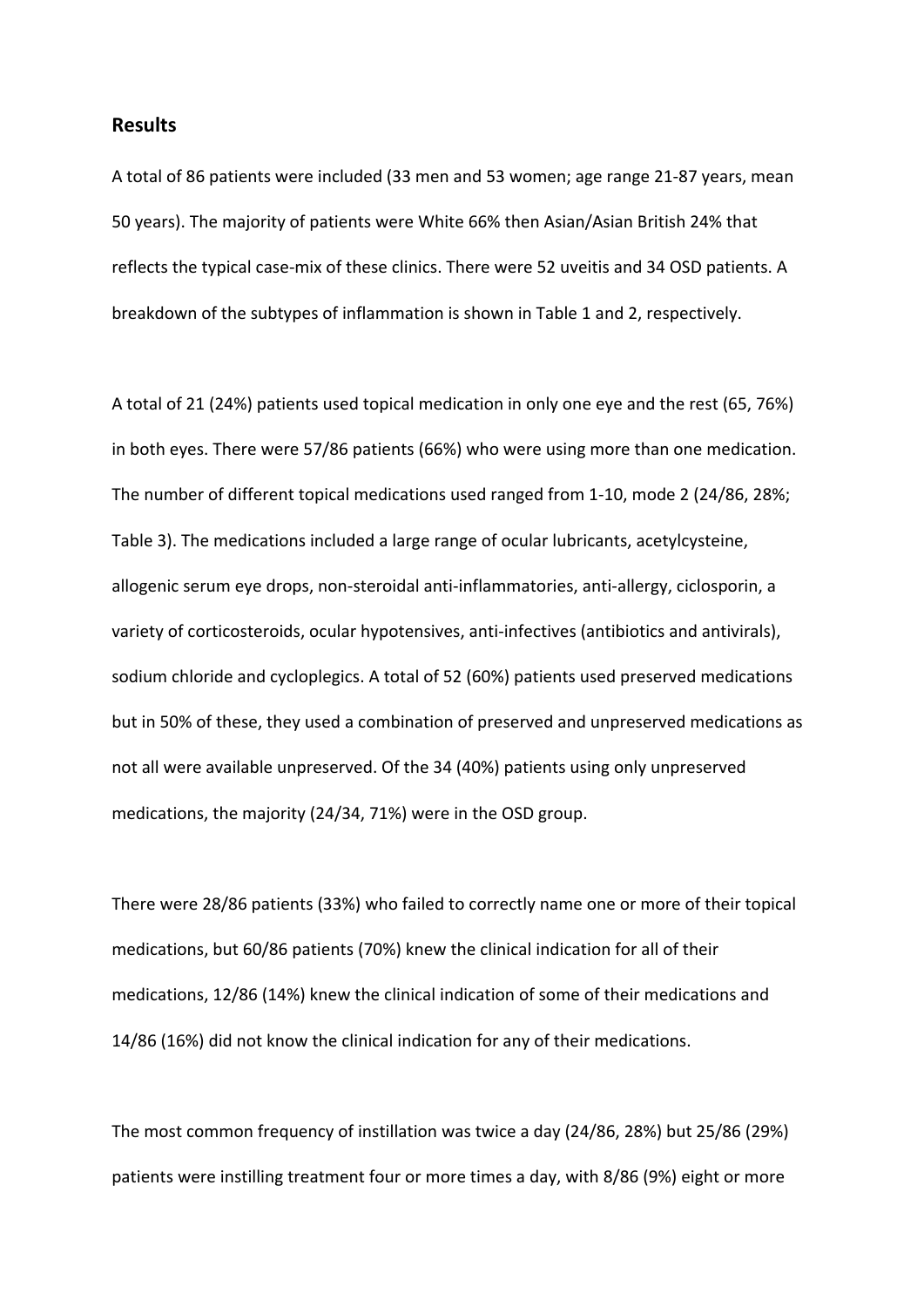times a day (Table 4). When compared with the hospital generated letter 71/86 (83%) patients accurately stated the number of times a day they needed to use their medication, but 55/86 patients (64%) reported that at some period since they started using topical medication they had failed to use it as advised, with 15 patients (27%) estimating this to be on a daily basis (Figure 1). The most common reason offered being forgetfulness (26/55, 47%; Figure 2) despite 31/86 (36%) patients having some form of reminder aide with the majority 17/31 (55%) using an electronic device, such as a mobile phone. The mean failure rate over the previous four weeks was 37% (Table 5).

The majority of patients (49/86, 57%) had been using topical medication for more 10 years and only 5/86 (6%) patients had used them for less than one year. Yet 50/86 (58%) of patients stated they had never been given any instructions, verbal or written on how to instill topical medication. Of the 57 patients using multiple topical medications, 15 (26%) reported an insufficient time interval (< five minutes) between consecutive medications (Table  $6$ ). $26$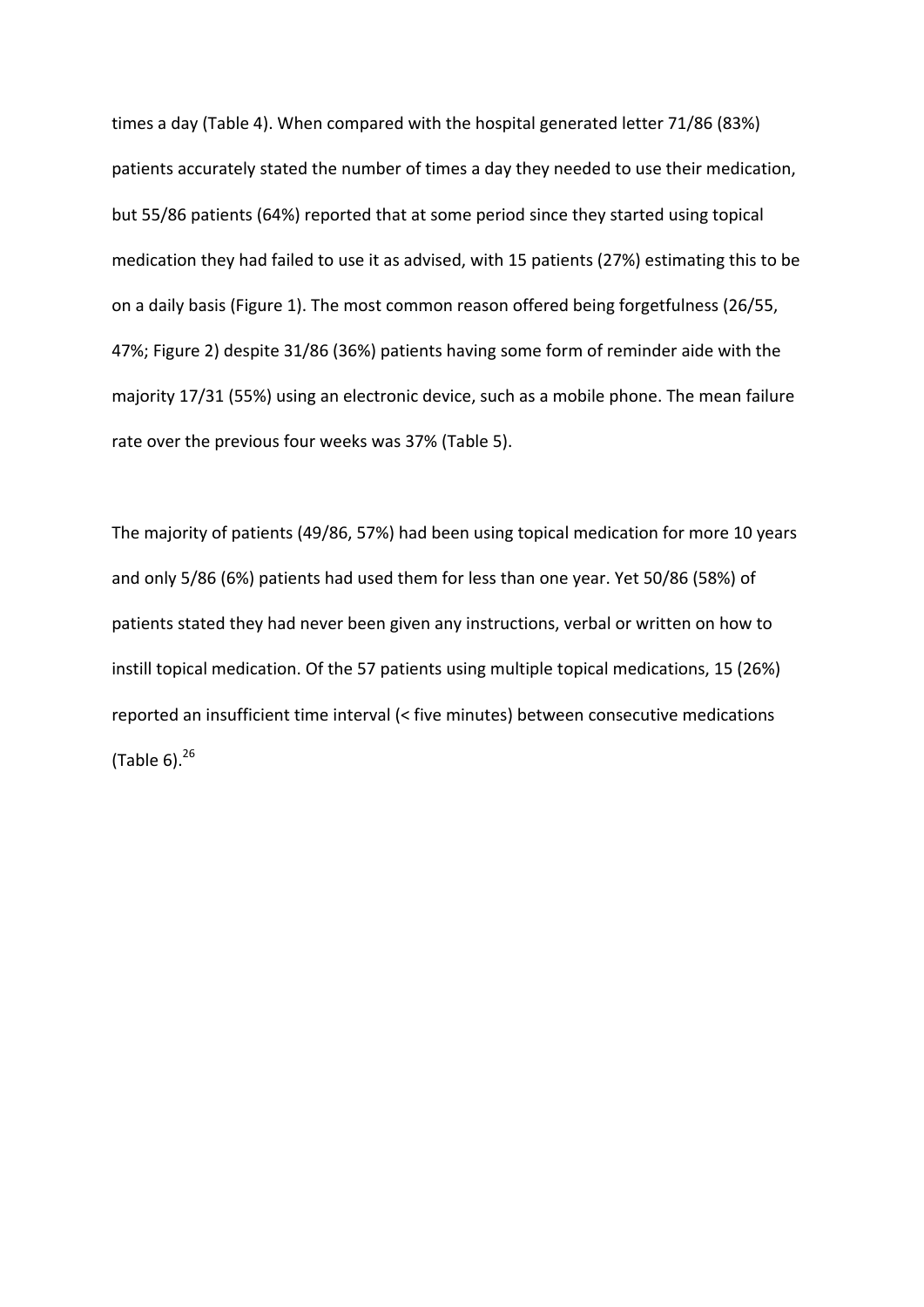#### **Discussion**

Adherence to medicines can be defined as the extent to which the patient's action matches the agreed recommendations. Adherence presumes an agreement between prescriber and patient about the prescriber's recommendations. Non-adherence may limit the benefits of medicines, resulting in lack of improvement, or deterioration, in health. $^{27}$ 

At some period during their disease 64% of patients were non-adherent to their treatment. Studies on glaucoma have shown non-adherence of 4.6-80% $^{25}$  and even when medications are provided at no cost and patients are aware that they are being monitored, adherence rates were only approximately 70%.<sup>28</sup> Our patients were on multiple medications and this may be a factor for our poor adherence rates, as glaucoma studies have shown that patients were more adherent using fewer medications.<sup>8,29</sup> There was a mean 4-week failure rate of 37% that is higher than the 14% 2‐week failure rate in one glaucoma study in patients who stated missing one dose of medication.<sup>2</sup>

In patients with inflammatory eye disease, one might expect good adherence if treatment is aimed at improving redness, pain, photophobia and restoring vision, but this must be balanced by patients having to take numerous medications, including cycloplegics that would blur vision, often instilling them many times during the day with complex dosing regimens. This is despite medical staff verbally informing patients in clinic and patients receiving letters after their clinic appointment detailing their treatment.

It was not surprising that 33% of patients failed to correctly name one or more of their topical medications as many drugs often have unpronounceable names. Yet in a Taiwanese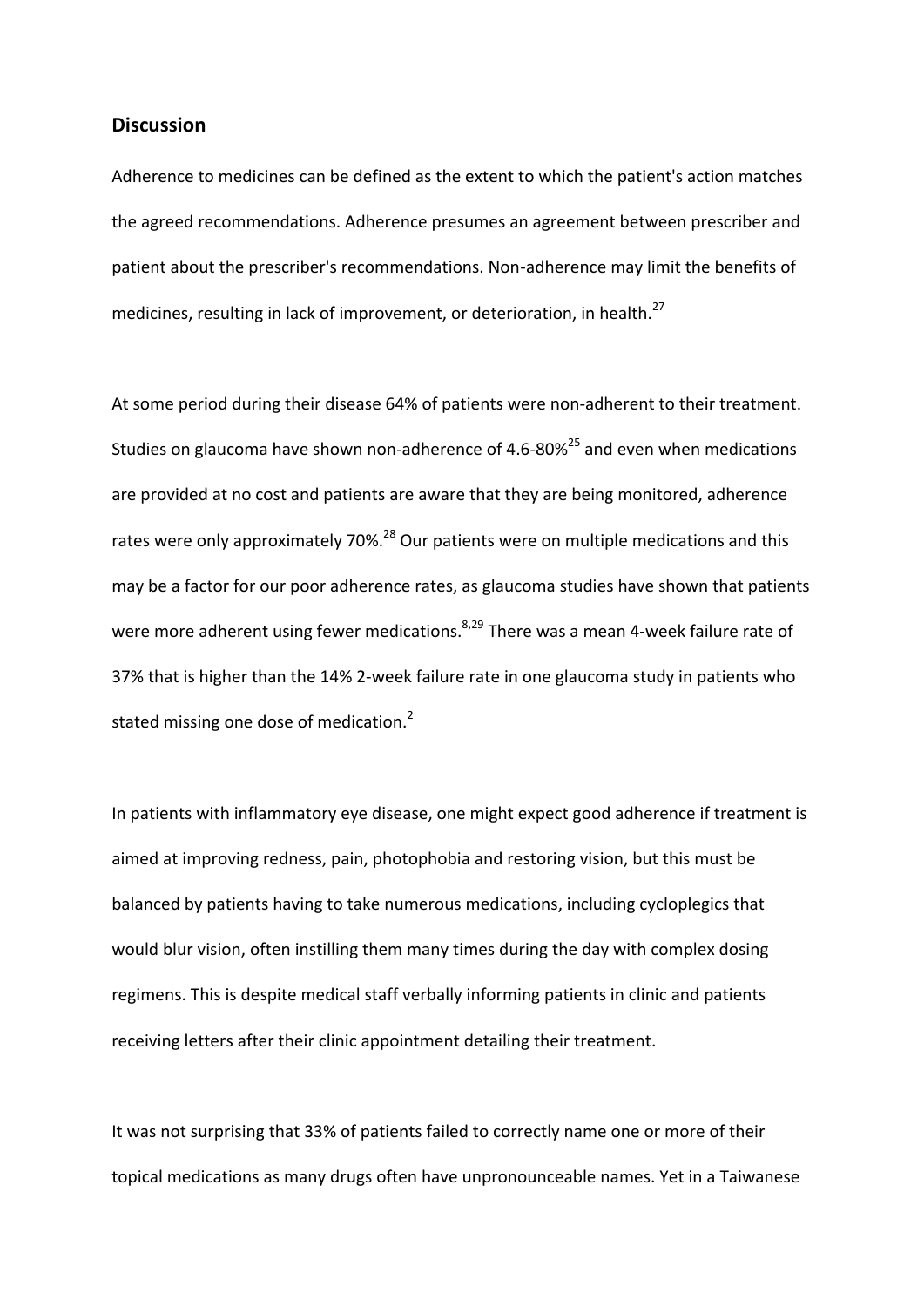study on glaucoma 70% of patients were unable to name their topical glaucoma medications.<sup>4</sup> A total of 83% patients accurately stated the number of times a day they needed to use their medication, and this was higher than one glaucoma study where 52% of patients knew the correct frequency of instillation of their topical therapy.<sup>2</sup>

It is encouraging that 70% knew the clinical indication for all their medications, considering many patients were on multiple medications. It could be inferred that this cohort of patients has a reasonable understanding of their condition and contrasts with our previous study where 200 uveitis patients were asked 20 uveitis-specific knowledge questions and only 45 (21.5%) answered more than 50% of them correctly.<sup>30</sup> In our cohort poor patient knowledge may not be a major consideration in non-adherence as it is in glaucoma,  $2,5,24,29,31$  but it is possible that some patients may not understand the potential sight threatening consequences of their condition.

Wolfram *et al.* stated that the use of preservative-free products in glaucoma may provide adherence benefits.<sup>32</sup> In our patient cohort 60% were using preserved medications, yet we found only 5.5% non‐adherent patients complained of medication side effects (Figure 2). It is unlikely that preservative toxicity was a significant factor for non-adherence in our patient cohort, particularly as 29% of patients were instilling treatment four or more times a day (Table 4).

Improper drop instillation has been cited as an important feature in non-adherence to glaucoma medications. $11-17$  Although we did not directly observe patients instilling their medication, as only 42% stated they had received instruction on how to do so and 26% of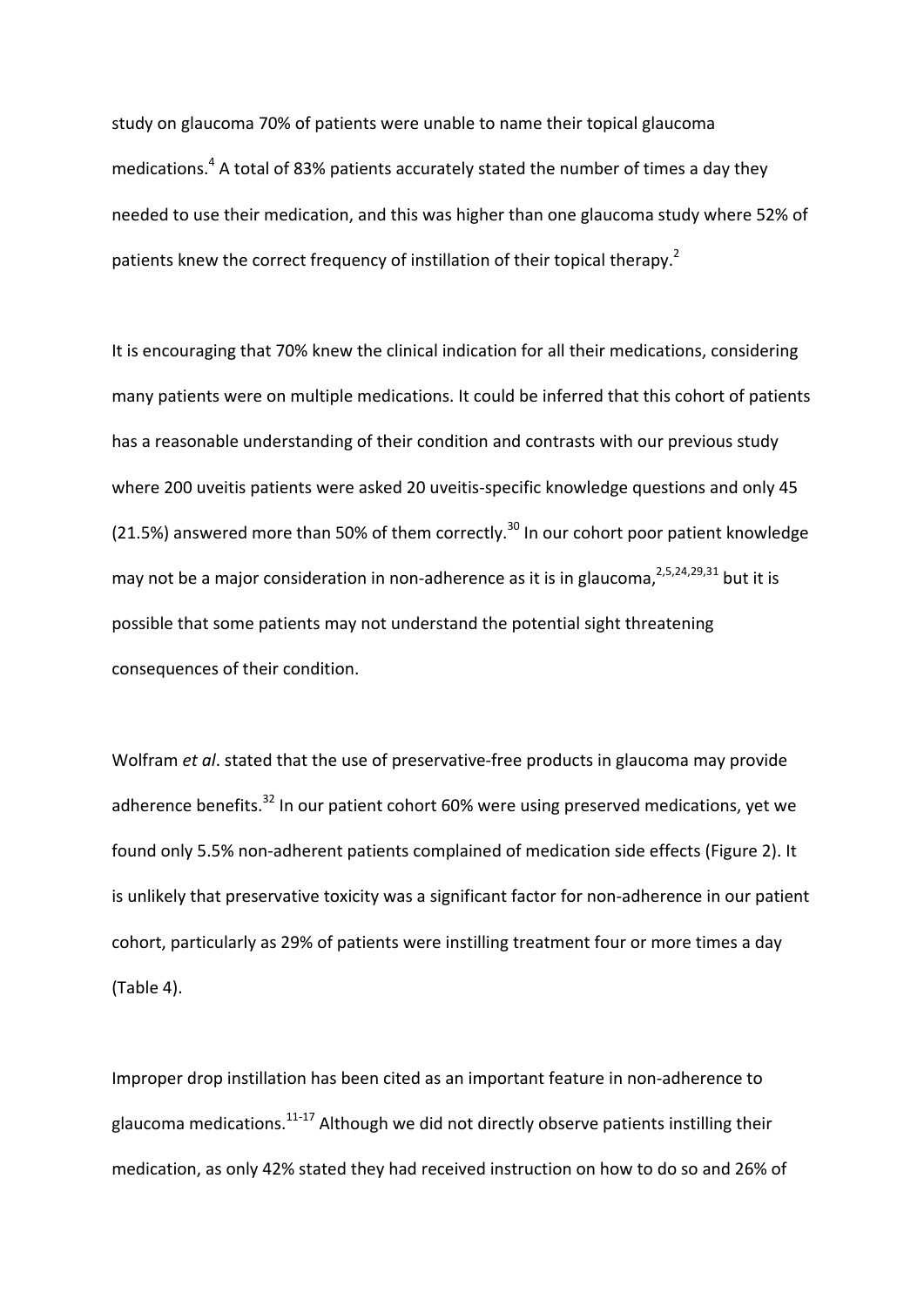patients reported an insufficient time interval (< five minutes) between consecutive medications, then it is reasonable to assume some patients would be doing this incorrectly.

There are multiple barriers why patients do not adhere to their topical therapy in glaucoma<sup>3,9,10,20,33</sup> and one could extrapolate many of these to inflammatory eye disease. They can be grouped into four major types: medication regimen, patient factors, provider factors, and situational or environmental factors.<sup>9</sup> These include poor education, lack of motivation, forgetfulness, drop application, and other practical issues including delivery systems (single-use containers, multiple-use bottles),<sup>15</sup> together with specific individual and age differences.<sup>33</sup> Forgetfulness was the major reason stated for non-adherence in our study and this is well recognized in adherence studies in glaucoma. $6,10$ 

Cunningham Jr stated in regard to non‐infectious ocular inflammatory disorders "My first priority is to achieve prompt and complete control of the inflammation. This requires not only making the correct diagnosis and selecting appropriate medications, but that the patient ultimately accepts and adheres to the recommended treatment. To this end, I spend considerable time discussing the risks, benefits and alternatives of various therapeutic options."34(p814) He was referring to systemic therapy and in our inflammatory eye disease clinics we counsel our patients in an identical manner. Yet we may spend less time informing patients about topical therapy compared with systemic therapy, and higher quality information transmission between physicians and patients about new medications requires more time.<sup>35</sup> Or perhaps patients perceive this route of administration to be not as important as systemic therapy? One can monitor adherence in patients taking systemic therapy for inflammatory eye disease by measuring plasma drug levels, medication counting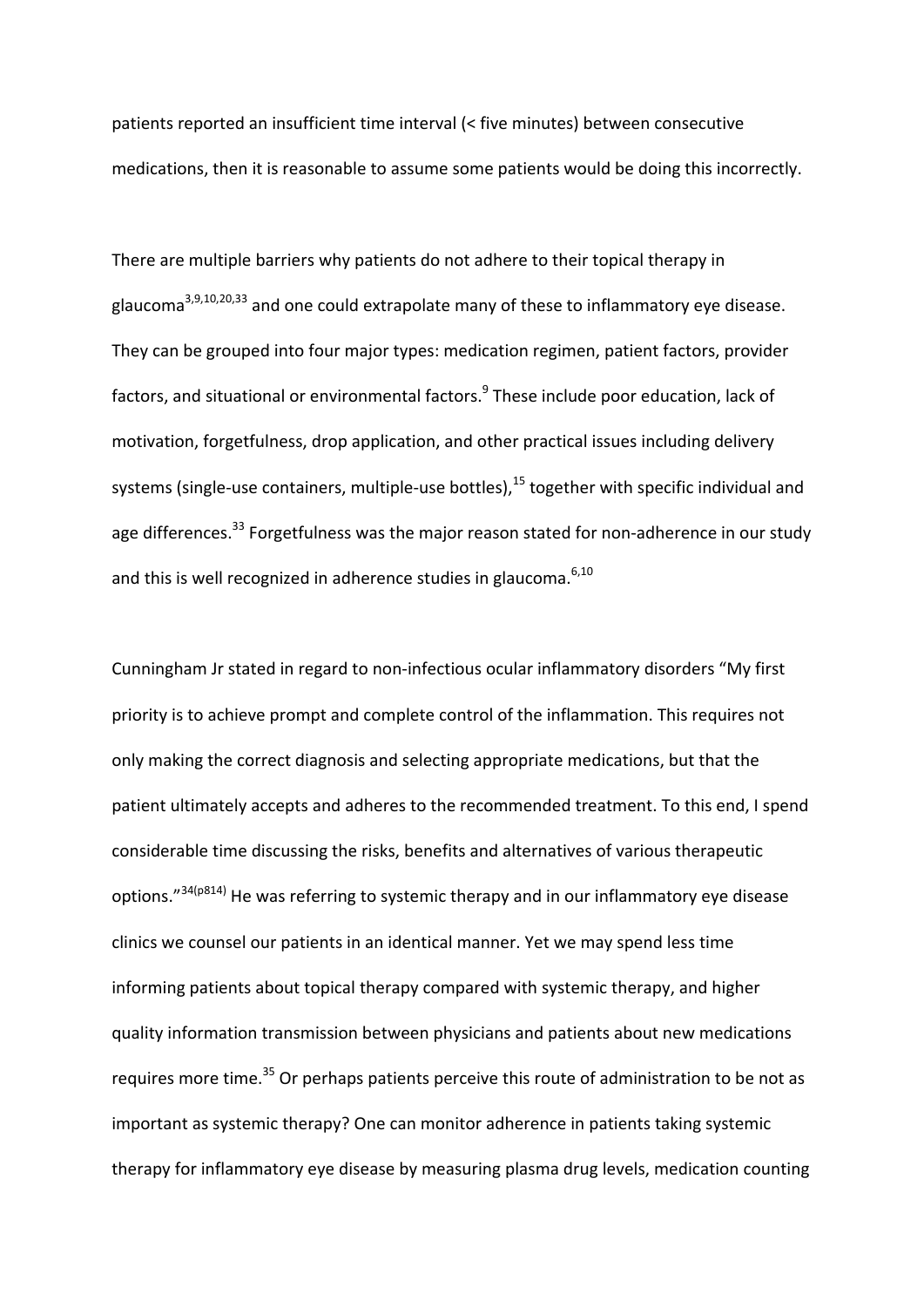and optimizing administration, such as the use of intravenous drugs, $18$  but these are not appropriate for patients on topical medication.

Interventions to improve adherence in glaucoma include patient education, reminder devices and eye drop instillation training.<sup>15,20-24</sup> Boland *et al.* showed improved adherence to glaucoma medication with telephone or text medication reminders<sup>36</sup> and email reminders also improved adherence but only in younger patients.<sup>37</sup> These measures may not be practical if patients are using medication frequently throughout the day and on regimens that may require a complicated treatment taper or have poor eyesight or hearing. There are a number of Smartphone apps with reminders for eye drops, such as EyeDropAlarm™ that provides sound alert reminders for multiple drops as often as every hour if needed, but this is only available for iOS.

To improve adherence, we recommend a dedicated practitioner in the clinical environment, such as an ophthalmic pharmacist or nurse practitioner providing a more proactive approach to patient education of topical therapy (indication and treatment). This would include (a) pre‐printed sheets with the non‐proprietary (generic) and brand name of each medication, their indication, which eye they should be used for and the dosage regimen until the next clinic appointment. These would be handed to the patient before they left the clinic. Where applicable this would be translated into other languages, and (b) observation of the patient instilling the treatment, then teaching the correct technique, then re‐ observing the patient to ensure their technique was correct.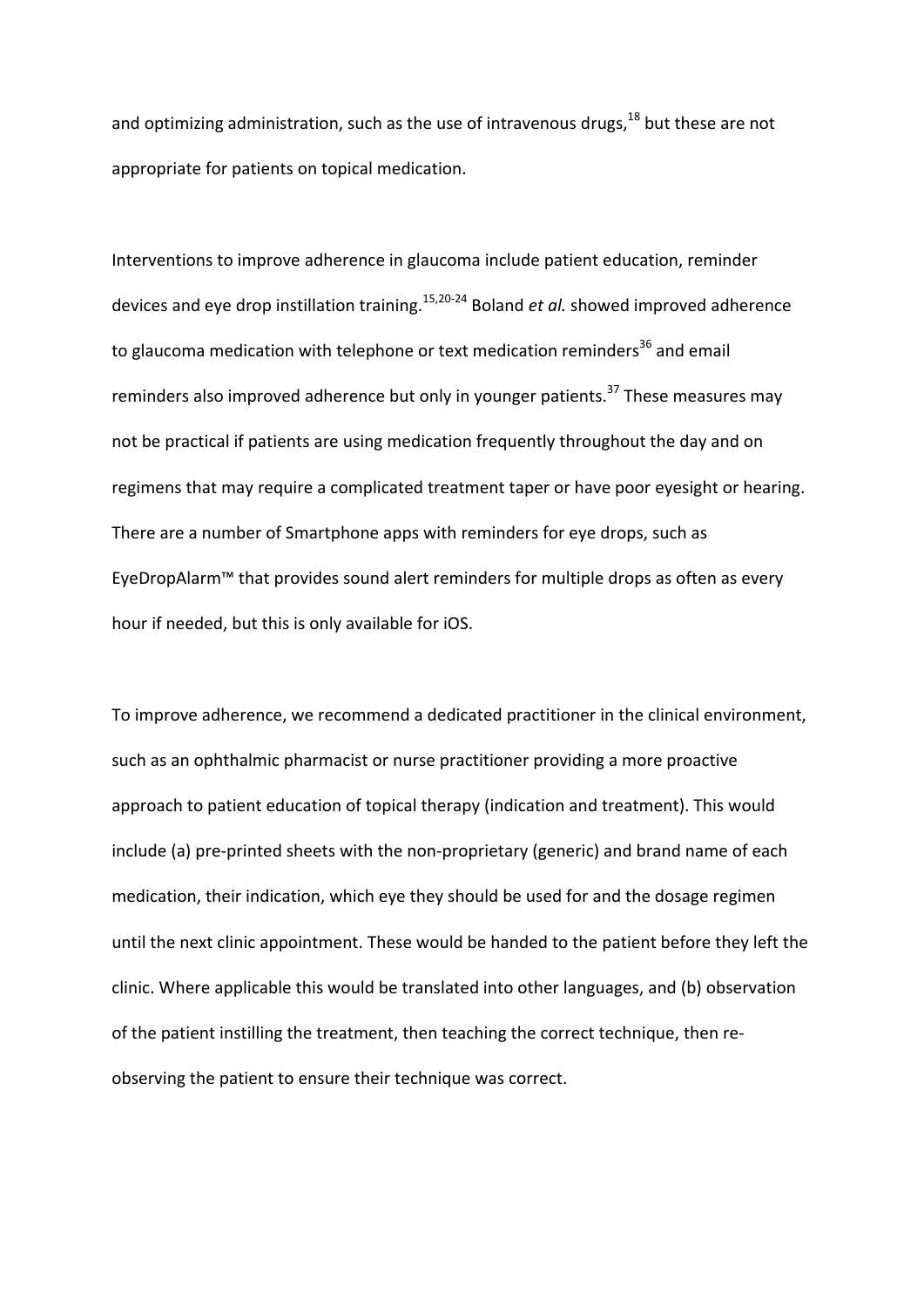To our knowledge this is the first study on adherence to topical medication in patients with inflammatory eye disease. We have identified poor adherence in our patient cohort. As non‐ adherence to glaucoma medications is a global issue, it is likely that the responses from our patients would not greatly differ from patients with uveitis and OSD attending clinics at other institutions. Clinicians need to be aware of non‐adherence in patients with inflammatory eye disease as it could affect patient outcomes.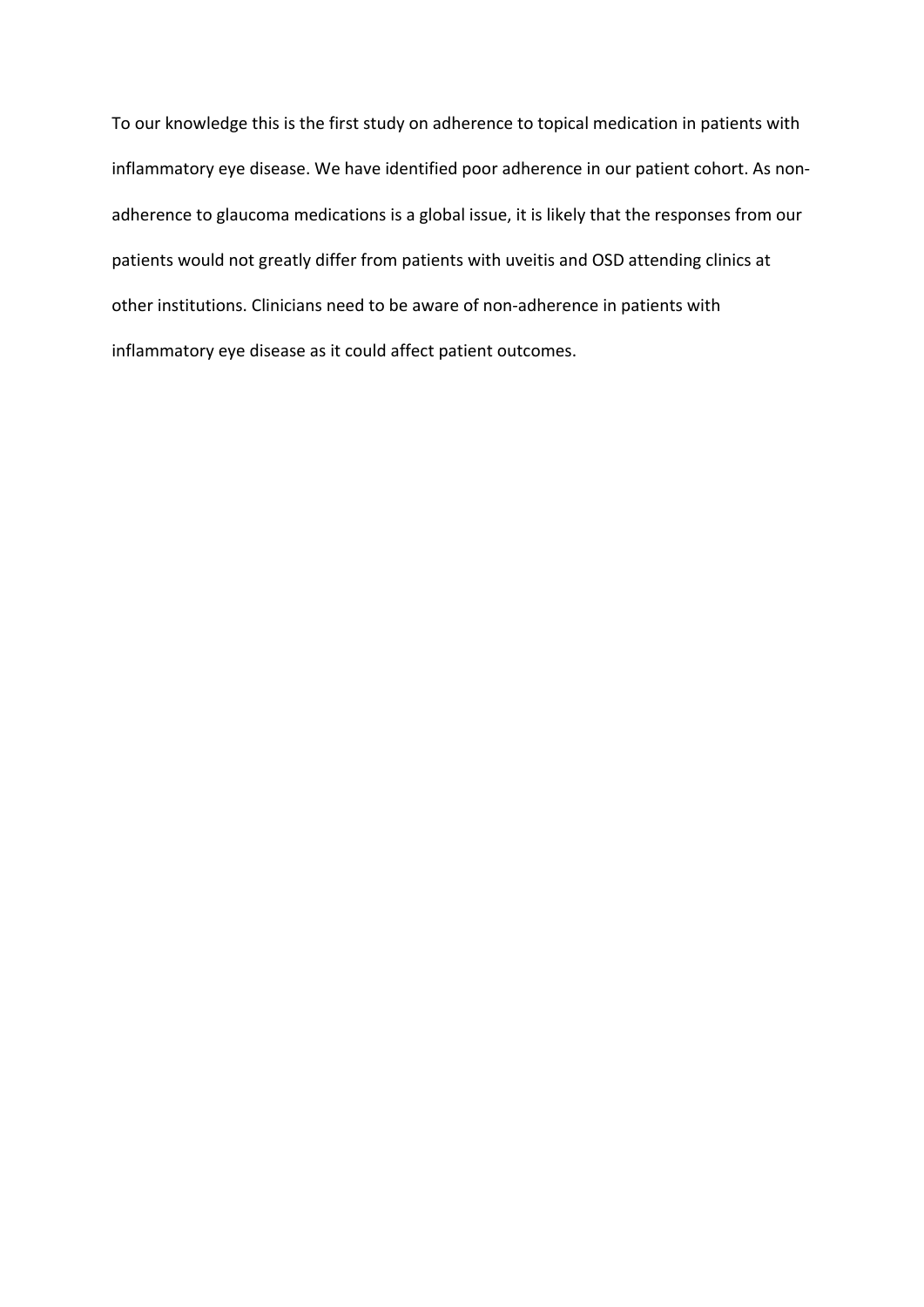### **References**

- 1. Asiedu K, Abu SL. The impact of topical intraocular pressure lowering medications on the ocular surface of glaucoma patients: a review. *J Curr Ophthalmol*. 2018;31(1):8‐15. doi: 10.1016/j.joco.2018.07.003.
- 2. Deokule S, Sadiq S, Shah S. Chronic open angle glaucoma: patient awareness of the nature of the disease, topical medication, compliance and the prevalence of systemic symptoms. *Ophthalmic Physiol Opt*. 2004;24(1):9‐15.
- 3. Friedman DS, Hahn SR, Gelb L, Tan J, Shah SN, Kim EE, et al. Doctor‐patient communication, health‐related beliefs, and adherence in glaucoma results from the Glaucoma Adherence and Persistency Study. *Ophthalmology*. 2008;115(8):1320‐7, 1327.e1‐3. doi: 10.1016/j.ophtha.2007.11.023.
- 4. Ko ML, Wei KL, Ho YJ, Peng PH, Lu HHS. Knowledge of medications among patients with glaucoma in Taiwan. *J Formos Med Assoc*. 2019;118(1 Pt 3):457‐462. doi: 10.1016/j.jfma.2018.07.011.
- 5. Newman-Casey PA, Shtein RM, Coleman AL, Herndon L, Lee PP. Why Patients with glaucoma lose vision: the patient perspective. *J Glaucoma*. 2016;25(7):e668‐75. doi: 10.1097/IJG.0000000000000320.
- 6. McDonald S, Ferguson E, Hagger MS, Foss AJE, King AJ. A theory‐driven qualitative study exploring issues relating to adherence to topical glaucoma medications. *Patient Prefer Adherence*. 2019;13:819‐828. doi: 10.2147/PPA.S174922.
- 7. Robin AL, Novack GD, Covert DW, Crockett RS, Marcic TS. Adherence in glaucoma: objective measurements of once‐daily and adjunctive medication use. *Am J Ophthalmol*. 2007;144(4):533‐40.
- 8. Djafari F, Lesk MR, Harasymowycz PJ, Desjardins D, Lachaine J. Determinants of adherence to glaucoma medical therapy in a long‐term patient population. *J Glaucoma*. 2009;18(3):238‐43. doi: 10.1097/IJG.0b013e3181815421.
- 9. Tsai JC. A comprehensive perspective on patient adherence to topical glaucoma therapy. *Ophthalmology*. 2009;116(11 Suppl):S30‐6. doi: 10.1016/j.ophtha.2009.06.024.
- 10. Newman‐Casey PA, Robin AL, Blachley T, Farris K, Heisler M, Resnicow K, et al. The most common barriers to glaucoma medication adherence: a cross‐sectional survey. *Ophthalmology*. 2015;122(7):1308‐16. doi: 10.1016/j.ophtha.2015.03.026.
- 11. Stone JL, Robin AL, Novack GD, Covert DW, Cagle GD. An objective evaluation of eyedrop instillation in patients with glaucoma. *Arch Ophthalmol*. 2009;127(6):732‐6. doi: 10.1001/archophthalmol.2009.96.
- 12. Hennessy AL, Katz J, Covert D, Protzko C, Robin AL. Videotaped evaluation of eyedrop instillation in glaucoma patients with visual impairment or moderate to severe visual field loss. *Ophthalmology*. 2010;117(12):2345‐52. doi: 10.1016/j.ophtha.2010.03.040.
- 13. Tatham AJ, Sarodia U, Gatrad F, Awan A. Eye drop instillation technique in patients with glaucoma. *Eye* (Lond). 2013;27(11):1293‐8. doi: 10.1038/eye.2013.187.
- 14. Rajurkar K, Dubey S, Gupta PP, John D, Chauhan L. Compliance to topical anti‐glaucoma medications among patients at a tertiary hospital in North India. *J Curr Ophthalmol*. 2018;30(2):125‐129. doi: 10.1016/j.joco.2017.09.002.
- 15. Na KH, Yoo C, Park JH, Kim YY. Eye Drop Dispenser Type and Medication Possession Ratio in Patients With Glaucoma: Single‐Use Containers Versus Multiple‐Use Bottles. *Am J Ophthalmol*. 2018;188:9‐18. doi: 10.1016/j.ajo.2018.01.011.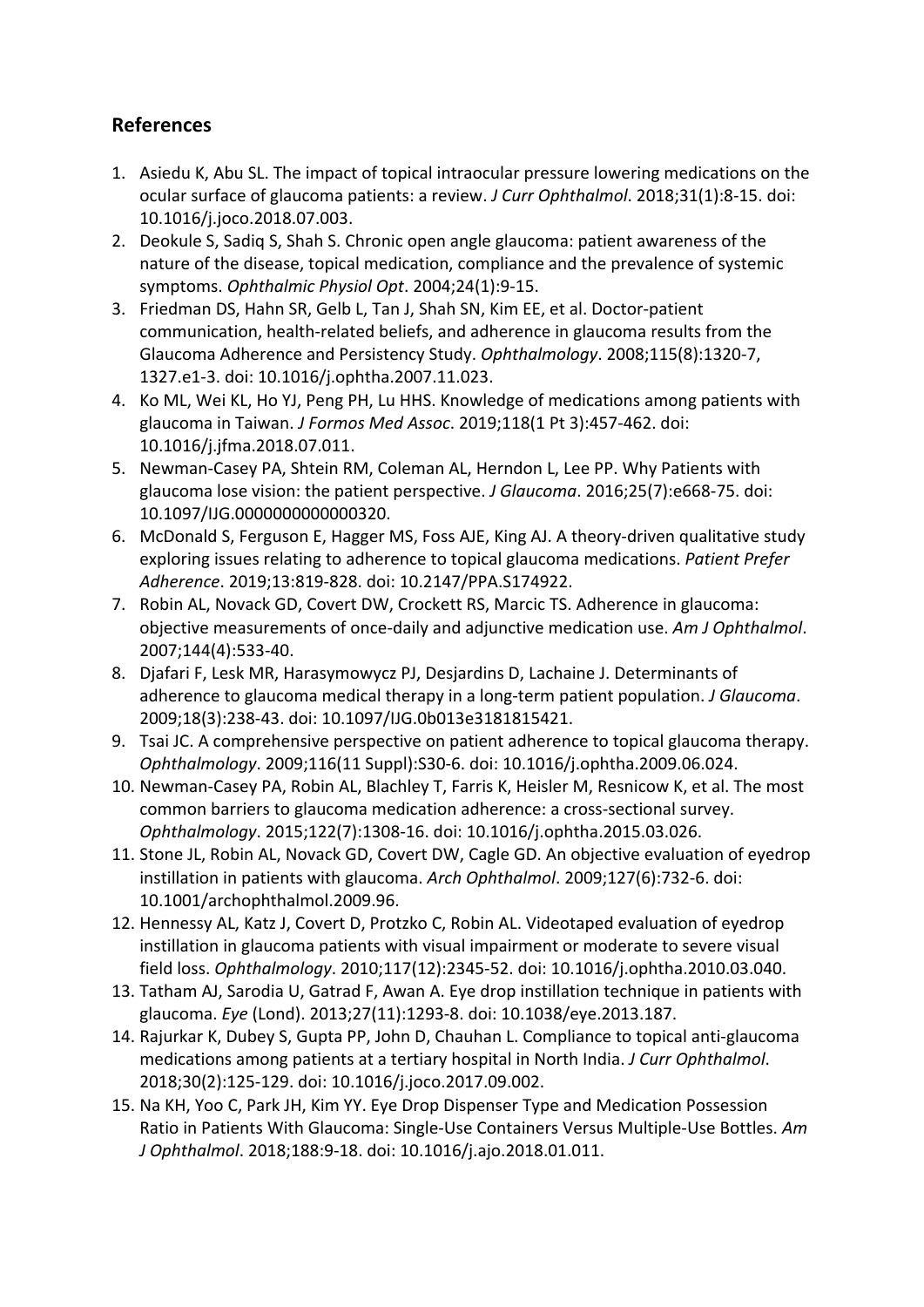- 16. Lampert A, Bruckner T, Haefeli WE, Seidling HM. Improving eye‐drop administration skills of patients ‐ a multicenter parallel‐group cluster‐randomized controlled trial. *PLoS One*. 2019;14(2):e0212007. doi: 10.1371/journal.pone.0212007.
- 17. Choy BNK, Zhu MM, Pang JCS, Chan JCH, Ng ALK, Fan MCY, et al. Factors associated with poor eye drop administration technique and the role of patient education among Hong Kong elderly population. *J Ophthalmol*. 2019;2019:5962065. doi: 10.1155/2019/5962065.
- 18. Dolz‐Marco R, Gallego‐Pinazo R, Díaz‐Llopis M, Cunningham ET Jr, Arévalo JF. Noninfectious uveitis: strategies to optimize treatment compliance and adherence. *Clin Ophthalmol*. 2015;9:1477‐81. doi: 10.2147/OPTH.S36650.
- 19. Sabate E. Adherence to Long‐Term Therapies: Evidence for Action. Geneva, Switzerland: World Health Organization (WHO); 2003. http://www.who.int/chp/knowledge/publications/adherence\_full\_report.pdfWorld Health Organization analysis of the barrier of adherence to chronic medications [Accessed  $20^{th}$  July 2019].
- 20. Mansberger SL. Are you compliant with addressing glaucoma adherence? *Am J Ophthalmol*. 2010;149(1):1‐3. doi: 10.1016/j.ajo.2009.08.011.
- 21. Morse AR. Improving medication adherence to reduce vision loss in patients with glaucoma: low hanging fruit? *Ophthalmology*. 2015;122(7):1280‐2. doi: 10.1016/j.ophtha.2015.04.019.
- 22. Newman‐Casey PA, Dayno M, Robin AL. Systematic review of educational interventions to improve glaucoma medication adherence: an update in 2015. *Expert Rev Ophthalmol*. 2016;11(1):5‐20.
- 23. Hahn SR. Patient‐centered communication to assess and enhance patient adherence to glaucoma medication. *Ophthalmology*. 2009;116(11 Suppl):S37‐42. doi: 10.1016/j.ophtha.2009.06.023.
- 24. Waterman H, Evans JR, Gray TA, Henson D, Harper R. Interventions for improving adherence to ocular hypotensive therapy. *Cochrane Database Syst Rev*. 2013;(4):CD006132. doi: 10.1002/14651858.CD006132.pub3.
- 25. Olthoff CM, Schouten JS, van de Borne BW, Webers CA. Noncompliance with ocular hypotensive treatment in patients with glaucoma or ocular hypertension an evidence‐ based review. *Ophthalmology*. 2005;112(6):953‐61.
- 26. https://www.glaucoma.org/q‐a/how‐long‐do‐i‐need‐to‐wait‐between‐putting‐in‐one‐ glaucoma-medication-and-then-putting-in-a-second-g.php (Accessed 20<sup>th</sup> July 2019)
- 27. Medicines adherence: involving patients in decisions about prescribed medicines and supporting adherence. Clinical guideline [CG76] Published date: January 2009. https://www.nice.org.uk/guidance/cg76/chapter/Introduction (Accessed 20<sup>th</sup> July 2019)
- 28. Okeke CO, Quigley HA, Jampel HD, Ying GS, Plyler RJ, Jiang Y, et al. Interventions improve poor adherence with once daily glaucoma medications in electronically monitored patients. *Ophthalmology*. 2009;116(12):2286‐93. doi: 10.1016/j.ophtha.2009.05.026.
- 29. Tsumura T, Kashiwagi K, Suzuki Y, Yoshikawa K, Suzumura H, Maeda T, et al. A nationwide survey of factors influencing adherence to ocular hypotensive eyedrops in Japan. *Int Ophthalmol*. 2019;39(2):375‐383. doi: 10.1007/s10792‐018‐0820‐7.
- 30. Papagiannuli E, Edmunds MR, Scollo P, Southworth S, MacKenzie A, Murray PI. Do demographic factors influence uveitis patients' understanding of uveitis? *Ocul Immunol Inflamm*. 2017;25(6):790‐796. doi: 10.1080/09273948.2016.1175638.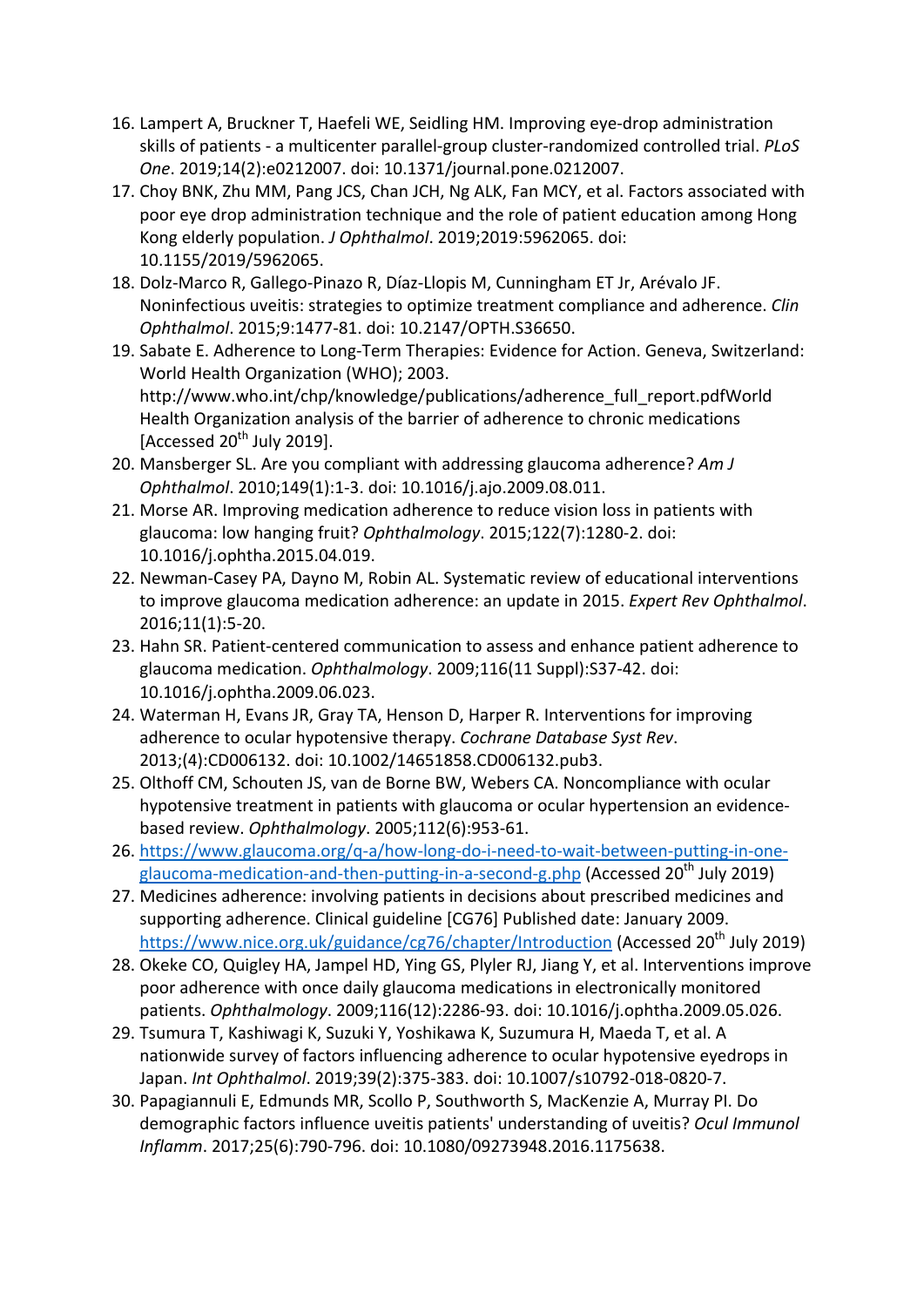- 31. Tse AP, Shah M, Jamal N, Shaikh A. Glaucoma treatment adherence at a United Kingdom general practice. *Eye* (Lond). 2016;30(8):1118‐22. doi: 10.1038/eye.2016.103.
- 32. Wolfram C, Stahlberg E, Pfeiffer N. Patient‐reported nonadherence with glaucoma therapy. *J Ocul Pharmacol Ther*. 2019;35(4):223‐228. doi: 10.1089/jop.2018.0134.
- 33. Lacey J, Cate H, Broadway DC. Barriers to adherence with glaucoma medications: a qualitative research study. *Eye* (Lond). 2009;23(4):924‐32. doi: 10.1038/eye.2008.103.
- 34. Cunningham ET Jr. Exogenous factors influencing endogenous inflammation: what can patients do to improve control of their own uveitis? Br J Ophthalmol. 2010;94(7):813‐4. doi: 10.1136/bjo.2009.178780.
- 35. Tarn DM, Paterniti DA, Kravitz RL, Heritage J, Liu H, Kim S, et al. How much time does it take to prescribe a new medication? *Patient Educ Couns*. 2008;72(2):311‐9. doi: 10.1016/j.pec.2008.02.019.
- 36. Boland MV, Chang DS, Frazier T, Plyler R, Jefferys JL, Friedman DS. Automated telecommunication‐based reminders and adherence with once‐daily glaucoma medication dosing: the automated dosing reminder study. *JAMA Ophthalmol*. 2014;132(7):845‐50. doi: 10.1001/jamaophthalmol.2014.857.
- 37. Saeedi OJ, Luzuriaga C, Ellish N, Robin A. Potential limitations of e‐mail and text messaging in improving adherence in glaucoma and ocular hypertension. *J Glaucoma*. 2015;24(5):e95‐102. doi: 10.1097/IJG.0000000000000150.

#### **Declaration of Interest**

The authors report no conflicts of interest. The authors alone are responsible for the content and writing of the paper.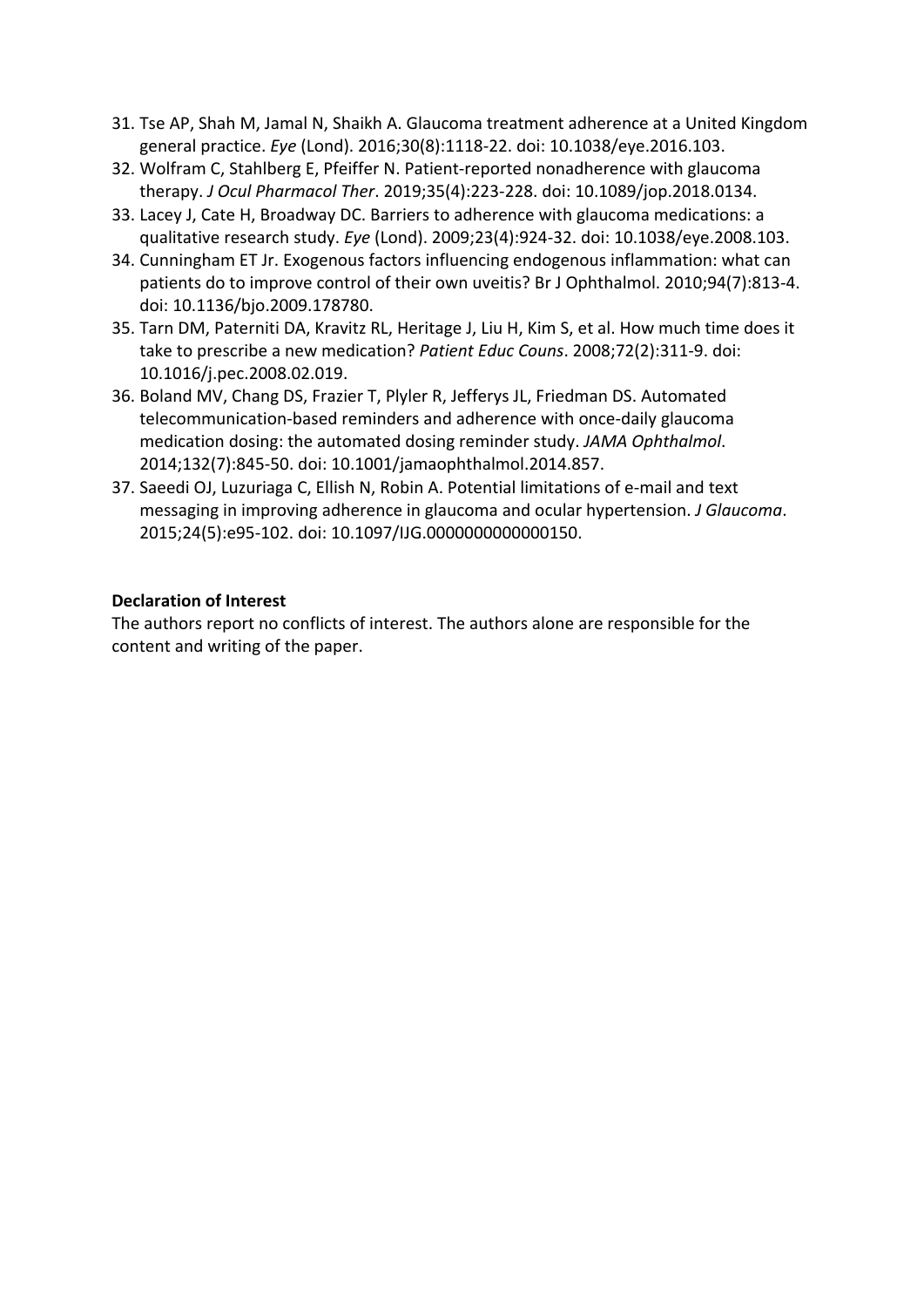#### **Table 1: Uveitis sub‐type in 52 patients**

| <b>Uveitis sub-type</b>                       | <b>Number</b> |
|-----------------------------------------------|---------------|
| Idiopathic acute anterior uveitis             | 21            |
| Idiopathic panuveitis                         | 14            |
| Idiopathic intermediate uveitis               | 5             |
| HLA-B27-related acute anterior uveitis        |               |
| Sarcoidosis-related anterior uveitis          |               |
| Fuchs' heterochromic uveitis                  |               |
| Juvenile idiopathic arthritis-related uveitis |               |
| Vogt-Koyanagi-Harada syndrome                 |               |
| Cytomegalovirus anterior uveitis              |               |
| Tubulo-interstitial nephritis and uveitis     |               |
| Dermatomyositis with retinal vasculitis       |               |

#### **Table 2: Ocular surface disease sub‐type in 34 patients**

| Ocular surface disease sub-type          | <b>Number</b> |
|------------------------------------------|---------------|
| Primary Sjögren's syndrome               |               |
| Atopic keratoconjunctivitis              | 6             |
| Ocular mucous membrane pemphigoid        | 5             |
| Infective keratitis                      |               |
| Stevens-Johnson syndrome                 |               |
| Meibomian gland disease                  | 3             |
| Neurotrophic keratitis                   |               |
| Penetrating keratoplasty for keratoconus |               |
| Keratoconjunctivitis                     |               |
| Conjunctival neoplasia                   |               |

# **Table 3: Patient report number of topical medications (n = 86)**

| <b>Number of topical medications</b> | <b>Number of patients (%)</b> |
|--------------------------------------|-------------------------------|
| $\mathbf 1$                          | 20(23)                        |
| $\overline{2}$                       | 24 (28)                       |
| 3                                    | 18 (21)                       |
| 4                                    | 12(14)                        |
| 5                                    | 7(8)                          |
| 6                                    | 2(2)                          |
| 7                                    | 1(1)                          |
| 8                                    | 0(0)                          |
| 9                                    | 0(0)                          |
| 10                                   | 1(1)                          |
| No idea                              | 1(1)                          |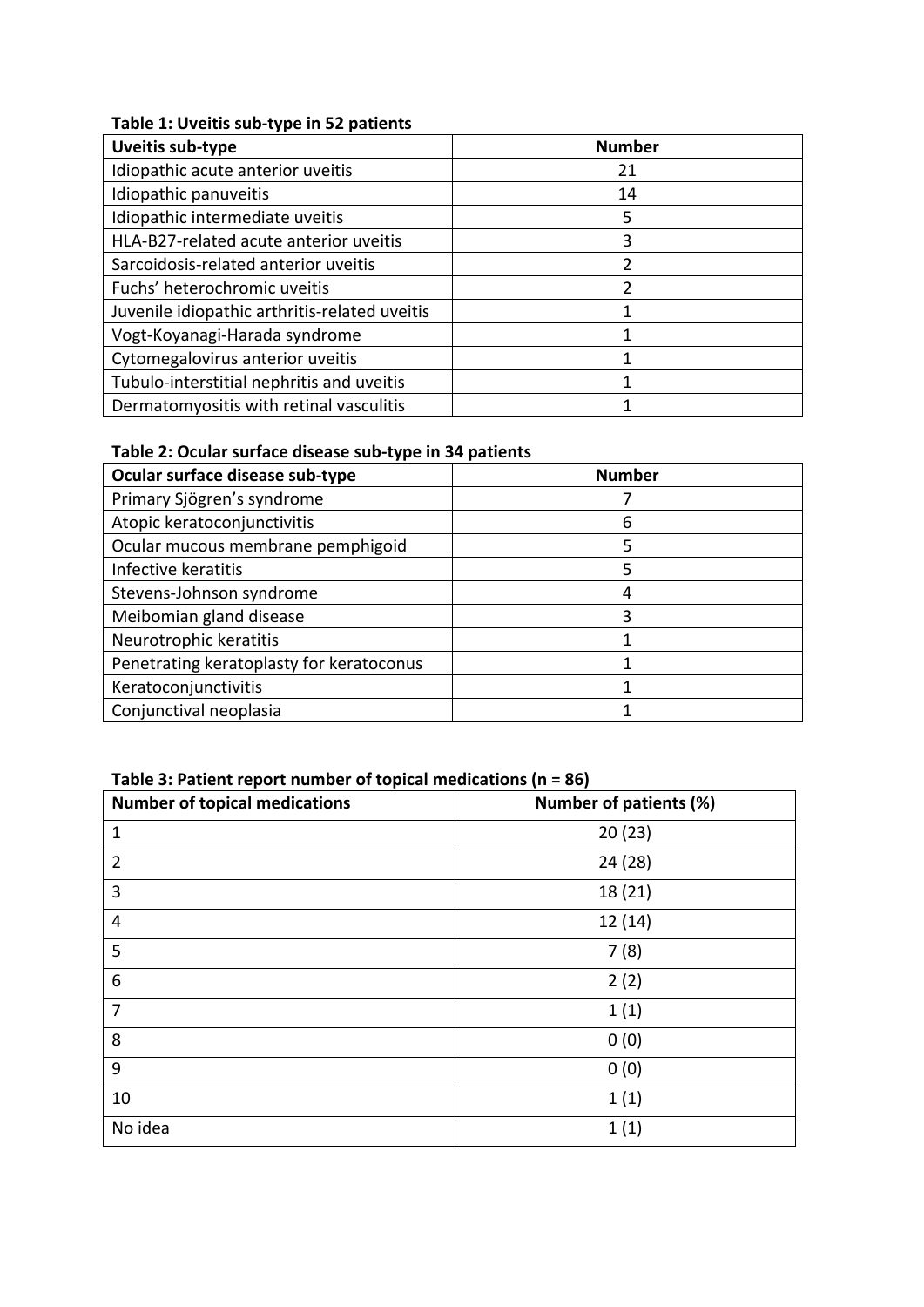| <b>Frequency of instillation</b> | Number of patients ( $n = 86$ ) |
|----------------------------------|---------------------------------|
| Every other day                  |                                 |
| Once a day                       | 9                               |
| Twice a day                      | 24                              |
| Three times a day                | 12                              |
| Four times a day                 | 10                              |
| Five times a day                 | 2                               |
| Six times a day                  | 4                               |
| Seven times a day                |                                 |
| Eight times a day                | 5                               |
| More than eight times a day      | 3                               |
| As required                      | 12                              |
| Patient unsure                   | 3                               |

#### **Table 4: Patient reported frequency of instillation of topical medication**

#### **Table 5: Percentage failure rate to use topical medication as advised over the previous four weeks (4‐week failure rate)**

| % failure (mean 37) | Number of patients ( $n = 86$ ) |
|---------------------|---------------------------------|
| 0                   | 36                              |
| $1 - 10$            | 21                              |
| $11 - 20$           | 3                               |
| $21 - 30$           | 3                               |
| $31 - 40$           | 3                               |
| 41-50               | 5                               |
| $51 - 60$           | 0                               |
| 61-70               |                                 |
| 71-80               |                                 |
| 81-90               |                                 |
| 91-100              | 13                              |

#### **Table 6: Patient reported time waited between instilling consecutive medication**

| Time waited between instilling drops | Number of patients ( $n = 57$ ) |
|--------------------------------------|---------------------------------|
| Did not wait                         | 4                               |
| 1 minute                             | 2                               |
| 2 minutes                            | 5                               |
| 3 minutes                            |                                 |
| 5 minutes                            | 16                              |
| 10 minutes                           | 12                              |
| 15 minutes                           |                                 |
| 20 minutes                           | 2                               |
| 30 minutes                           | 5                               |
| 60 minutes                           | 8                               |